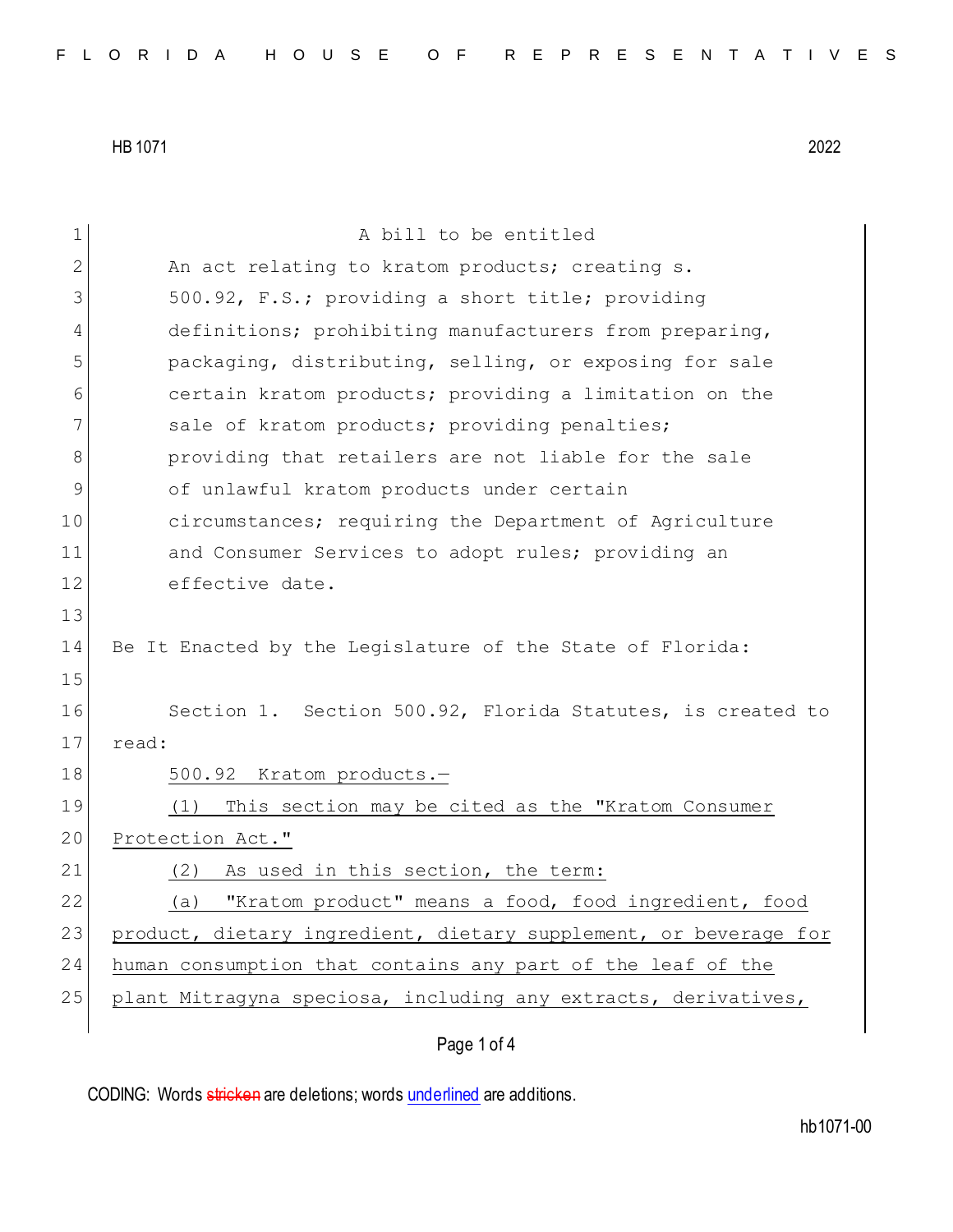26 or compounds thereof, which is manufactured as a powder, 27 capsule, pill, beverage, or other edible form. 28 (b) "Manufacturer" means a person who is engaged in 29 preparing, propagating, compounding, processing, packaging, 30 repackaging, or labeling of kratom products, and who advertises, 31 represents, or holds himself or herself out as distributing, 32 selling, or exposing for sale kratom products. 33 (c) "Retailer" means a person who sells, distributes, 34 advertises, represents, or holds himself or herself out as 35 maintaining, selling, or exposing for sale kratom products. 36 (3) A manufacturer may not prepare, package, distribute, 37 sell, or expose for sale any of the following: 38 (a) A kratom product that is not manufactured in 39 compliance with requirements for current good manufacturing 40 practices under the Federal Food, Drug, and Cosmetics Act. 41 (b) A kratom product that is adulterated with a 42 deleterious nonkratom substance. A kratom product is adulterated 43 with a deleterious nonkratom substance if it is mixed or packed 44 with any substance, including, but not limited to, the 45 substances listed in s. 893.03, which affects the quality or 46 strength of the kratom product to such a degree as to render it 47 injurious to a consumer. 48 (c) A kratom extract that contains levels of residual 49 solvents which exceed the levels under chapter 467 of the United 50 States Pharmacopeia.

## Page 2 of 4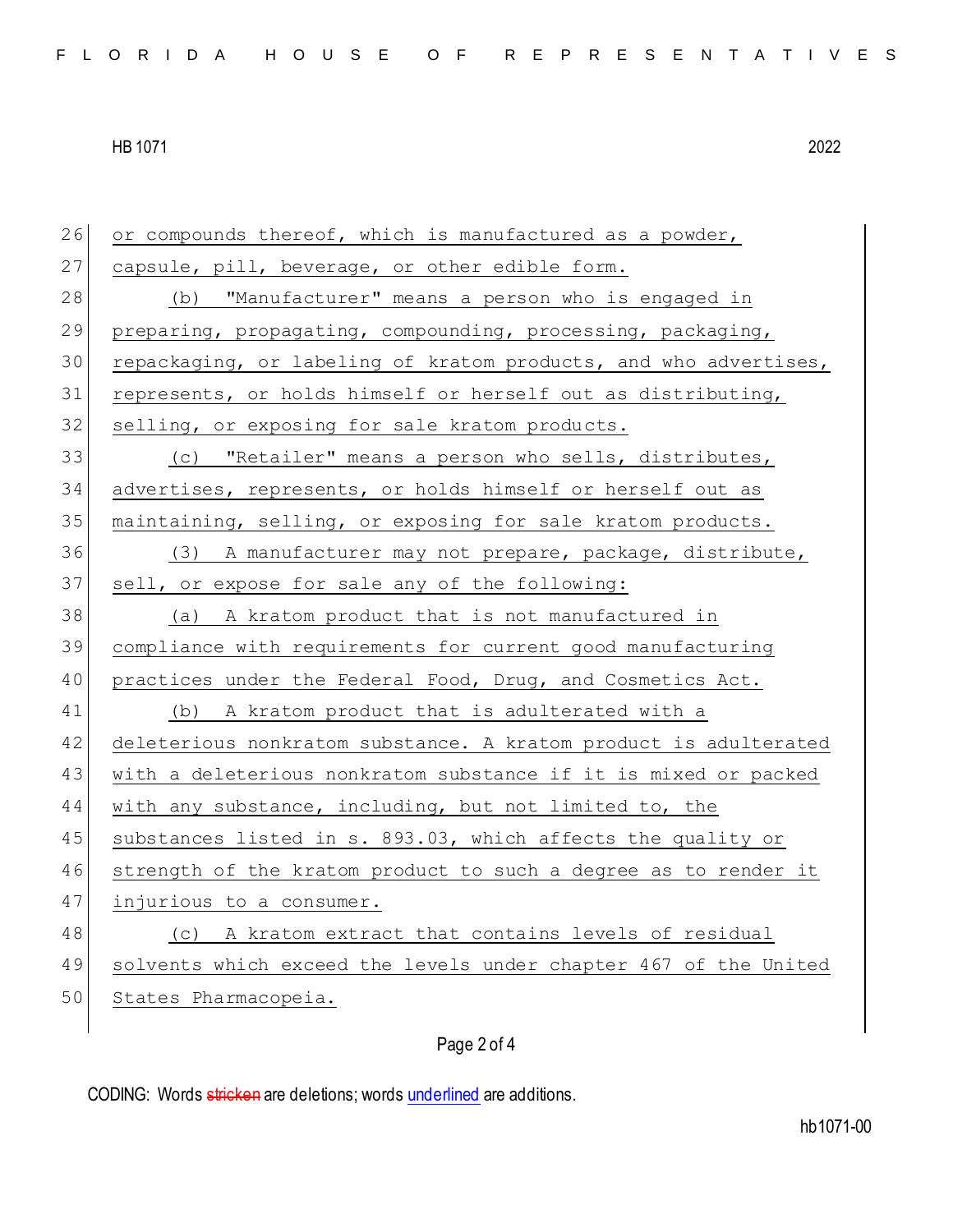| 51 | (d) A kratom product that contains a level of 7-                 |
|----|------------------------------------------------------------------|
| 52 | hydroxymitragynine in the alkaloid fraction which is greater     |
| 53 | than 2 percent of the overall alkaloid composition of the        |
| 54 | product.                                                         |
| 55 | A kratom product that contains any synthetic alkaloid,<br>(e)    |
| 56 | including, but not limited to, synthetic mitragynine, synthetic  |
| 57 | 7-hydroxymitragynine, or any other synthetically derived         |
| 58 | compounds of the kratom plant.                                   |
| 59 | (f) A kratom product that does not adhere to the labeling        |
| 60 | directions necessary for safe and effective consumption by       |
| 61 | consumers, including a recommended serving size, under the       |
| 62 | Federal Food, Drug, and Cosmetics Act.                           |
| 63 | Kratom products may not be distributed, sold, or<br>(4)          |
| 64 | exposed for sale in the state to a person who is younger than 18 |
| 65 | years of age.                                                    |
| 66 | $(5)$ (a) A manufacturer who violates subsection (3) is          |
| 67 | subject to an administrative fine of not more than \$500 for the |
| 68 | first offense and not more than \$1,000 for a second or          |
| 69 | subsequent offense.                                              |
| 70 | (b) A manufacturer or retailer who violates subsection (4)       |
| 71 | is subject to an administrative fine of not more than \$500 for  |
| 72 | the first offense and not more than \$1,000 for a second or      |
| 73 | subsequent offense.                                              |
| 74 | A retailer is not liable for the sale of an unlawful<br>(6)      |
| 75 | kratom product if it is shown by a preponderance of the evidence |
|    | Page 3 of 4                                                      |